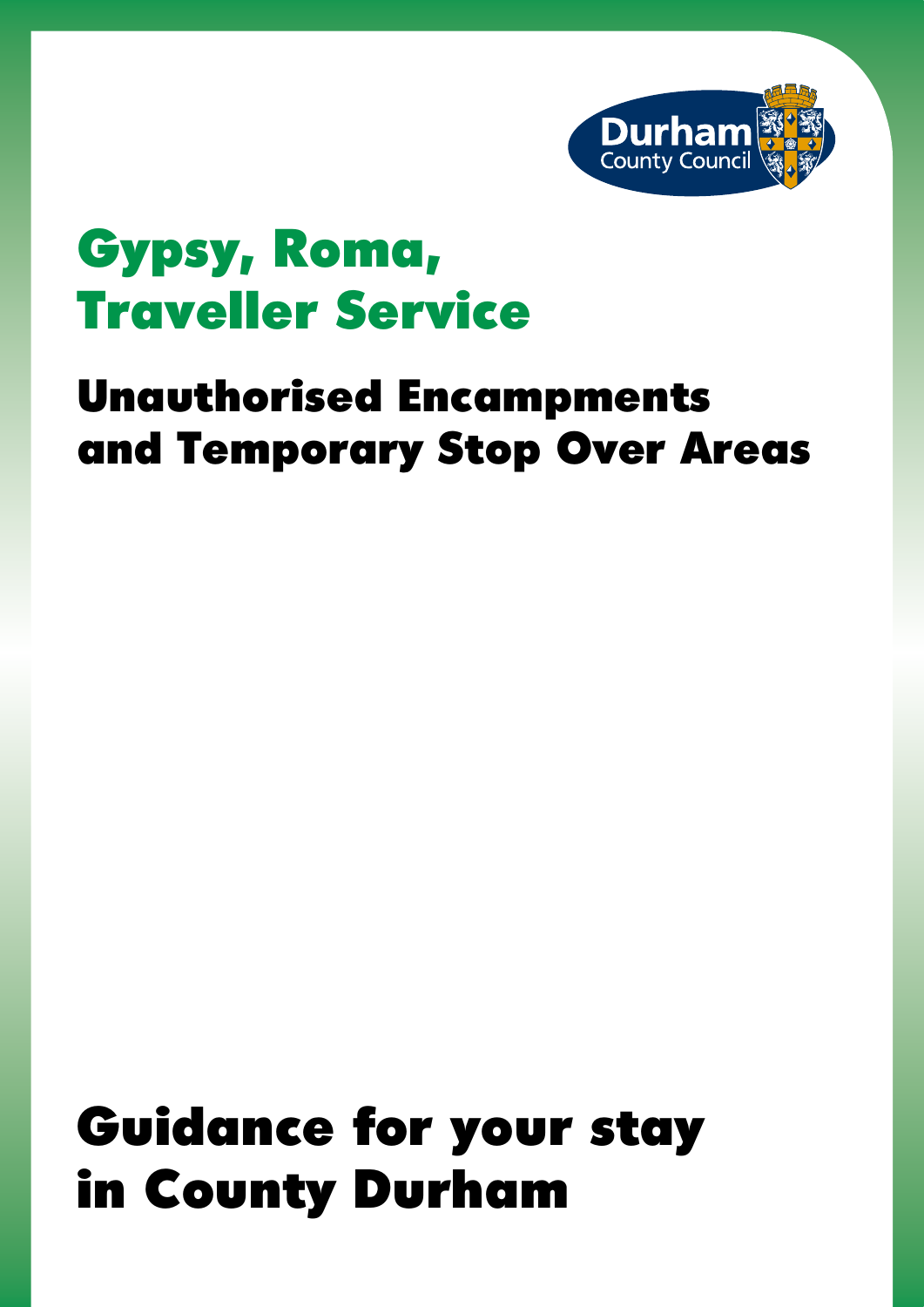#### **Using this guide should help you during your stay. Please consider your neighbours, local businesses and residents whilst in the area.**

Our service works with Gypsies, Roma and Travellers on unauthorised encampments which occur on council land.

If the area is suitable, a length of stay will be agreed and refuse collection will be provided. Additionally, if toilets are available they will also be supplied.

On areas that are not suitable, we will require you to move off the land. A Temporary Stop Over Area may be offered if one is available.

### What can we do for you?

When an unauthorised encampment occurs on land, we will:



Visit and talk with you about your circumstances; offer general advice and support and discuss the suitability of the location of where you are encamped.

If it is unsuitable we can provide details of Temporary Stop Over Areas, where available.

Discuss any welfare issues that need to be considered.





Link with other services for example health, education and housing.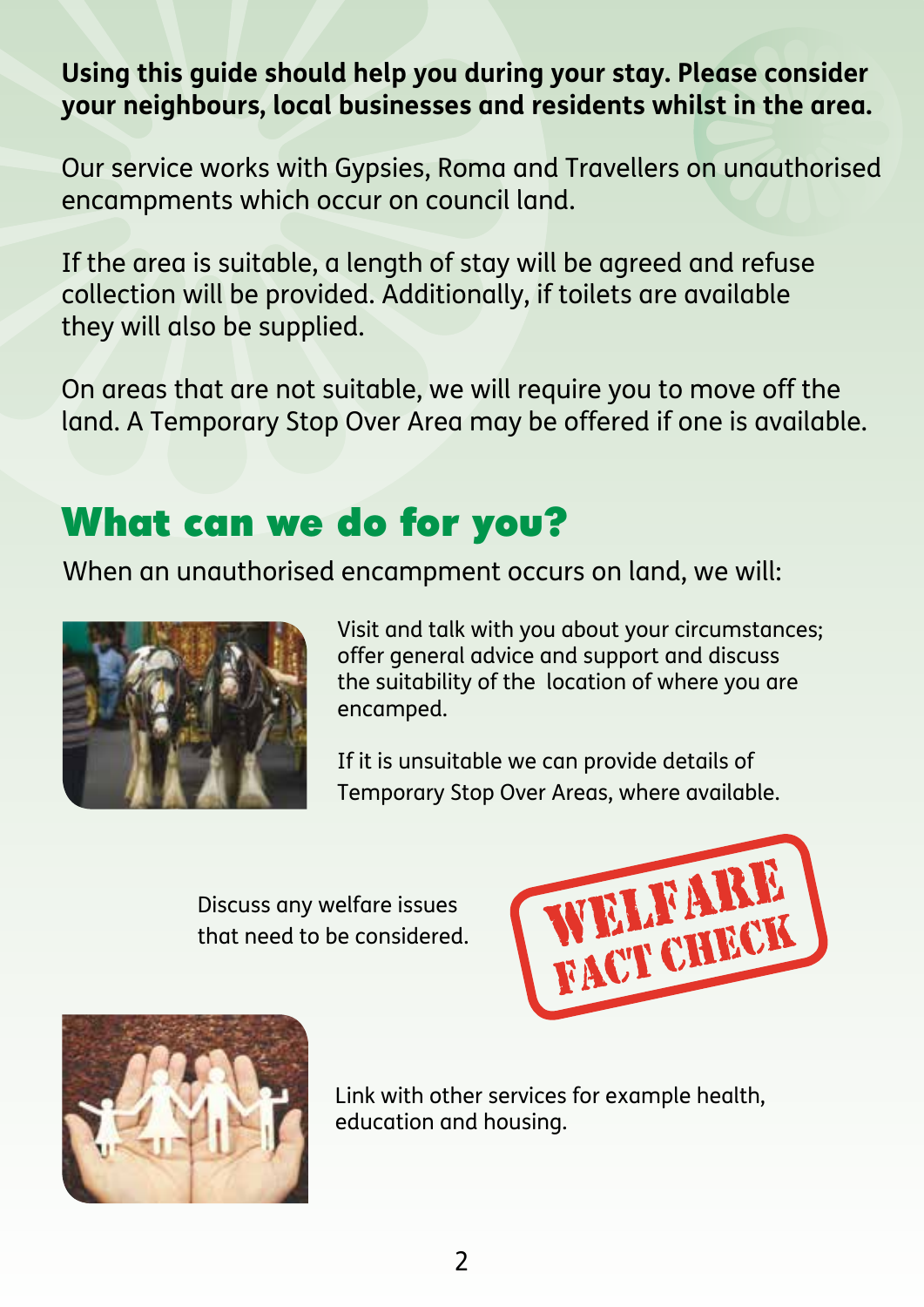### Making sure the area is clean and tidy



Pick up and bag **all** rubbish and use bins if provided. We can provide you with bin bags.



Take all green waste, trade waste and gas bottles off the area. Flytipping can be reported confidentially on 03000 260 000.





Please keep horses securely tethered at all times and ensure dogs are kept on a lead or are secured. Ensure all animals belonging to you are kept away from roads and footpaths.



Please keep noise from people, animals and



Keep groups small no more than six trailers. More may be allowed on an official Temporary Stop Over Area.



Keep fires and smoke under control and never leave them unattended.

Do not burn anything toxic or materials that give off acrid black smoke.



Use the toilets provided or use appropriate toilet facilities.

Where toilets are provided please keep them clean and if they become damaged, out of order or require cleansing please contact us.



Park trailers and vehicles considerately and be respectful of your surroundings ensuring gates, footpaths and rights of way are kept clear.